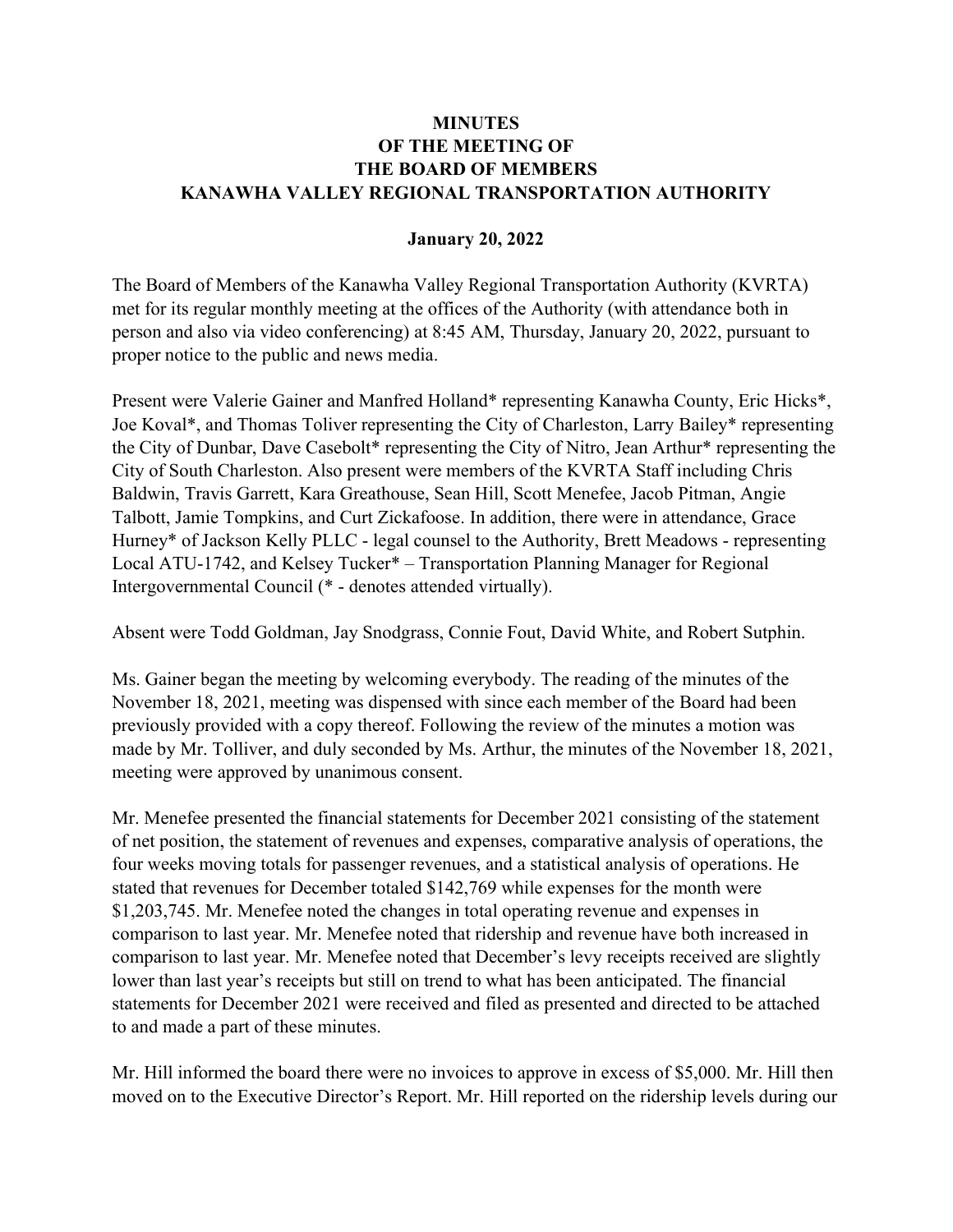recent New Year's Eve Free ride event. We served over 2,500 passengers during regular service hours on December 31, 2021. This was a great help to our riders and also gained attention from the news media and the Governor's Highway Safety Program. Mr. Hill introduced two new KRT staff members; new Purchasing Agent Angie Talbott and Safety and Risk Manager Curt Zickafoose. Mr. Hill informed the board that the Surface Transportation Security Inspection Program (TSA) held a base meeting with KRT staff this week. This initial meeting was to learn how KRT operates, review current policies and procedures, and discuss staff security concerns. In the future TSA will provide KRT with several recommendations to improve security and help protect current and future assets. Mr. Hill then discussed the progress on the City Centre Station; currently the stone façade is 60% complete and windows are being installed this week. A few days of work have been missed due to inclement weather. This led Mr. Hill to thank and commend KRT's Operations Department for their excellent response during the recent winter storms. KRT staff is working with our app developers to add notifications to alert passengers when specific routes are cancelled.

Mr. Hill then turned to Mr. Pitman to present the Insurance Report. Mr. Pitman noted a couple additional claims had dropped off since the report's completion. Mr. Pitman presented the KAT Operations Report, we received \$34,375 in Medicare Receipts and \$25,575 in SOR receipts. Mr. Pitman noted that December was our highest revenue and ridership month for SOR trips.

Mr. Hill provided an update on construction of the new City Centre Station during his Executive Director's Report and briefly reiterated the current progress.

Mr. Hill informed the board that KRT staff met with the Kanawha County Emergency Ambulance Authority (KCEAA) and the Charleston Area Alliance (CAA) to begin work on the upcoming Safety Levy in early December. This initial meeting outlined past strategies and outlined the overall schedule. KRT staff will be meeting with KCEA and CAA tomorrow to discuss potential meetings and focus areas.

Mr. Hill moved onto new business and requested Ms. Greathouse detail the On-Call Engineering Services. Ms. Greathouse informed the board that KRT advertised for On-Call Planning and Engineering Services in early December. KRT received six submissions, Mr. Hill and Ms. Greathouse ranked each firm according to their planning and engineering capabilities. Ms. Greathouse presented a short-list of the following firms: Wendel, Michael Barker International, GAI Consultants, and The Thrasher Group. A motion to retain the presented short-list of firms was made by Mr. Koval, duly seconded by Mr. Hicks and approved by unanimous consent.

Mr. Hill then turned to Ms. Greathouse to present Tire Contract RFP. Ms. Greathouse reviewed the RFP that is currently out for advertisement. KRT has received interest from Bridgestone, Goodyear and NovaTech to date. Proposals are due in early February; staff recommendations will be ready at the next board meeting and a vote for approval will be requested. Mr. Tolliver asked staff to investigate collaborating with the City of Charleston similar to the fuel bid to